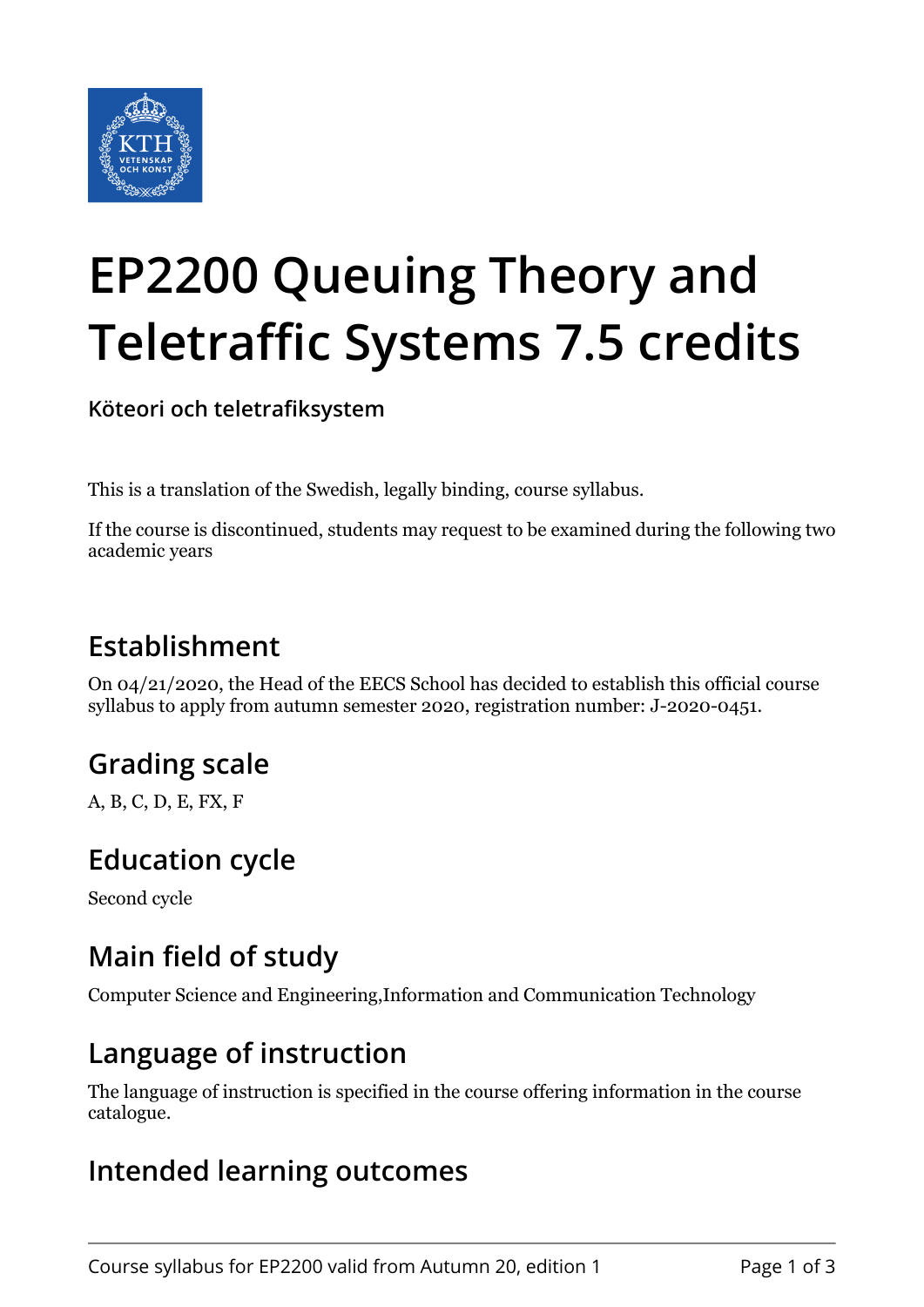After passing the course, the student should be able to

- explain the basic theory of Markov-processes and apply the theory to model queuing systems,
- derive and use analytic models of of Markovian queuing systems, queuing networks and also some simpler non-Markovian systems,
- explain and use results derived for complex non-Markovian systems,
- define queuing models of communication or computer systems, and derive the performance of these systems,
- use adequate tools to present scientific work,

in order to be able to carry out mathematical modeling based performance evaluation of communication, computing, or other resource sharing systems.

#### **Course contents**

The classical theory of queueing systems:

- Discrete and continuous time Markov chains, birth-death processes, and the Poisson process.
- Basic terminology of queuing systems, Kendall's notation and Little's theorem.
- Markovian waiting systems with one or more servers, and systems with infinite as well as finite buffers and finite user populations (M/M/).
- Systems with general service distributions (M/G/1): the method of stages, Pollaczek-Khinchin mean-value formula and and systems with priority and interrupted service.
- Loss systems according to Erlang, Engset and Bernoulli.
- Open and closed queuing networks, Jacksonian networks.

The theory is illustrated by examples from telecommunication and computer communication such as blocking in circuit switched networks, preventive and reactive congestion control, and traffic control for guaranteeing quality of service.

Furthermore, students develop their skills to perform performance analysis of queuing systems and to present the results, using mathematical software and suitable text editors.

## **Specific prerequisites**

For non-program students: 120 credits and English B or the equivalent

#### **Examination**

- INL1 Assignment, 1.5 credits, grading scale: P, F
- TEN1 Examination, 6.0 credits, grading scale: A, B, C, D, E, FX, F